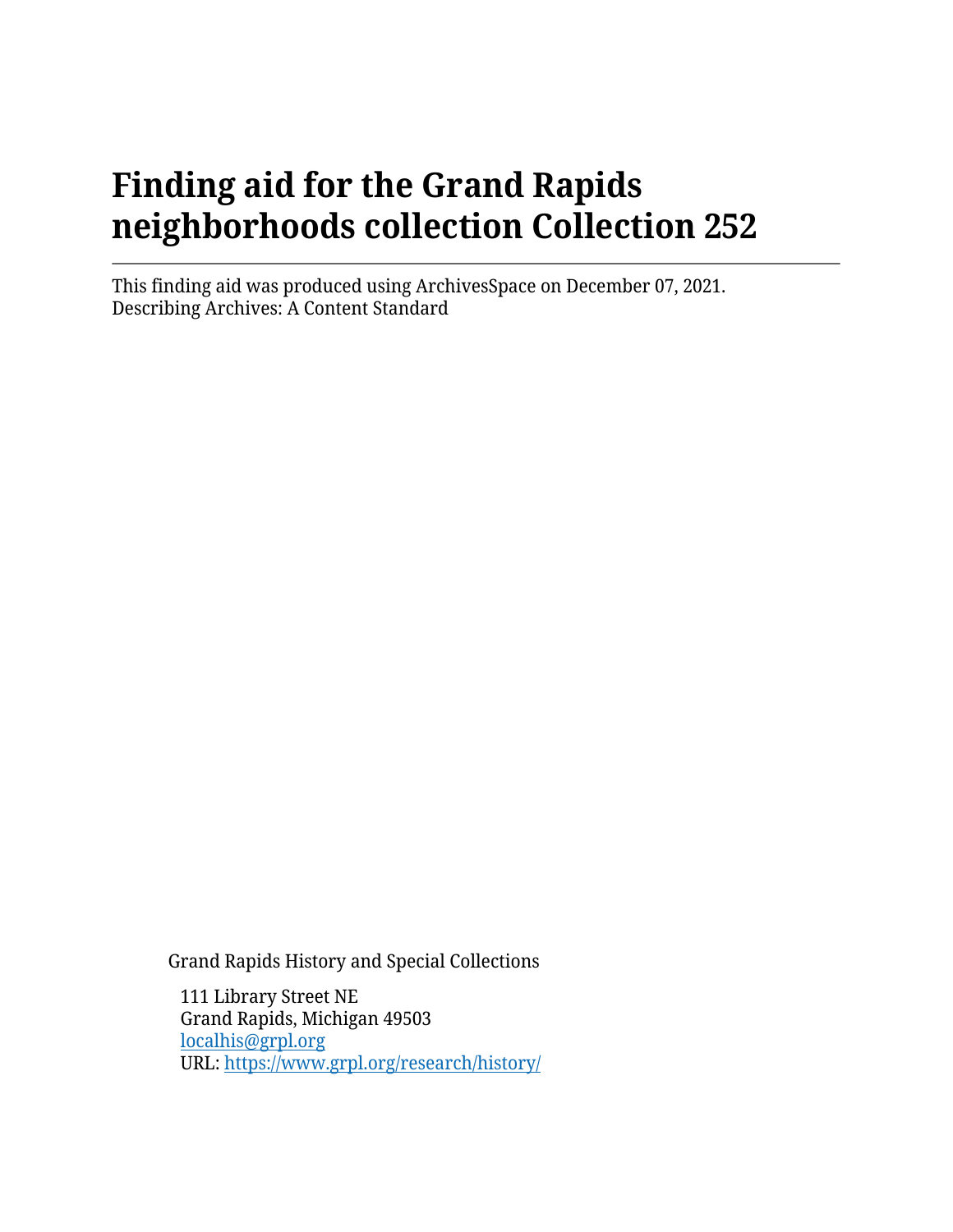## <span id="page-1-0"></span>**Table of Contents**

| Documents related to the preparation of the videotape "The Story of Ottawa Hills". Accession |    |
|----------------------------------------------------------------------------------------------|----|
|                                                                                              | 17 |
|                                                                                              |    |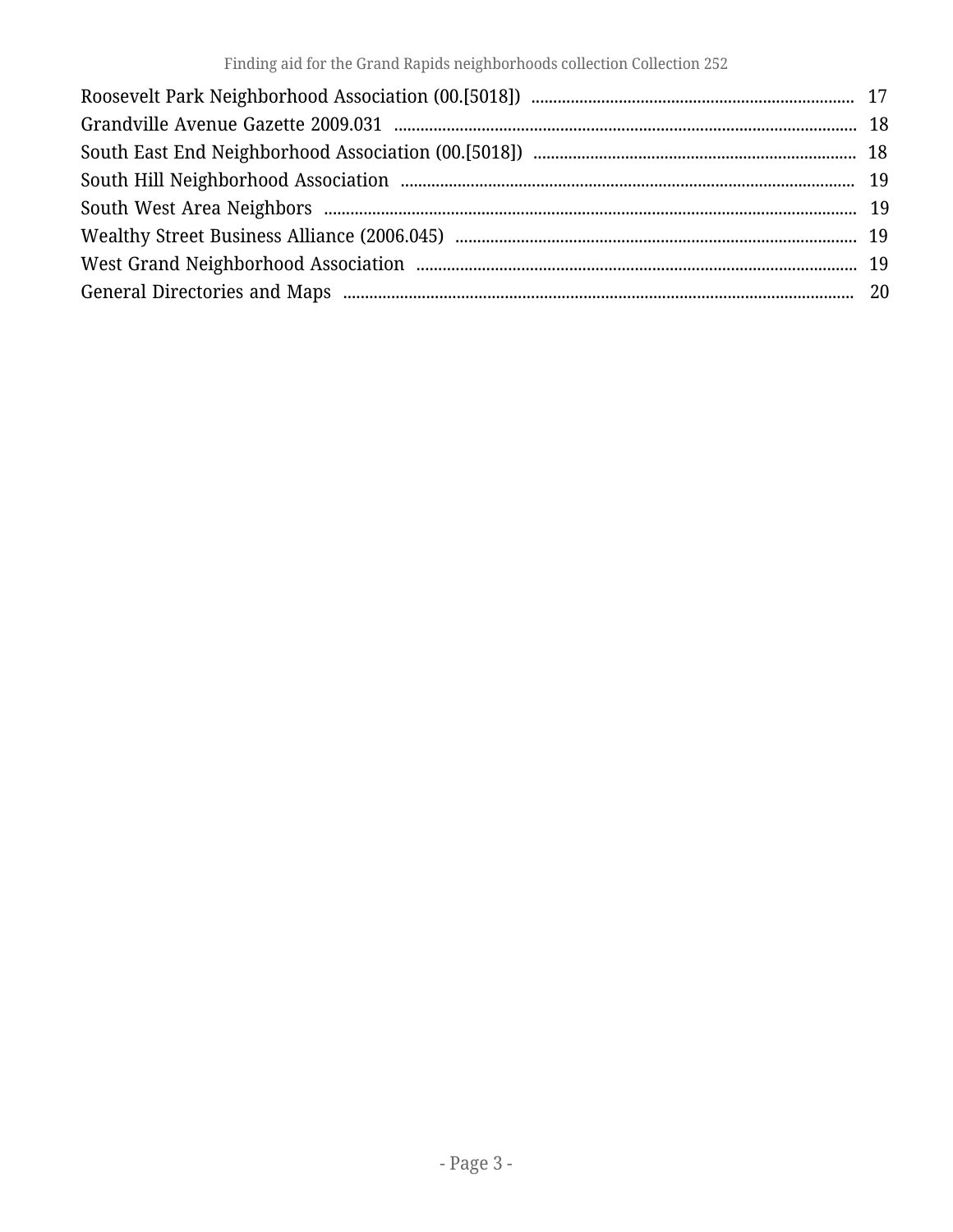## <span id="page-3-0"></span>**Summary Information**

| <b>Repository:</b>                                              | <b>Grand Rapids History and Special Collections</b>                                                                                                                                                                                                                                                                                                                                                                                                                                                                                                         |
|-----------------------------------------------------------------|-------------------------------------------------------------------------------------------------------------------------------------------------------------------------------------------------------------------------------------------------------------------------------------------------------------------------------------------------------------------------------------------------------------------------------------------------------------------------------------------------------------------------------------------------------------|
| Title:                                                          | Grand Rapids neighborhoods collection                                                                                                                                                                                                                                                                                                                                                                                                                                                                                                                       |
| ID:                                                             | Collection 252                                                                                                                                                                                                                                                                                                                                                                                                                                                                                                                                              |
| <b>ID</b> [Archivists<br><b>Toolkit</b><br>Database::RESOURCE]: | 259                                                                                                                                                                                                                                                                                                                                                                                                                                                                                                                                                         |
| Date [inclusive]:                                               | 1914-2009                                                                                                                                                                                                                                                                                                                                                                                                                                                                                                                                                   |
| <b>Physical</b><br>Description:                                 | 5.9 Linear Feet Six boxes                                                                                                                                                                                                                                                                                                                                                                                                                                                                                                                                   |
| Language of the<br><b>Material:</b>                             | English.                                                                                                                                                                                                                                                                                                                                                                                                                                                                                                                                                    |
| Abstract:                                                       | The Grand Rapids neighborhoods collection is a devised<br>collection which brings together materials which have the<br>common mission of supporting and documenting unique<br>neighborhood areas and their businesses for Grand Rapids,<br>Michigan. The materials collected here may include a history of<br>a specific neighborhood, if one has been created. Items may also<br>be found which document that history, such as newsletters and<br>other publications, maps, flyers, images, original documents of<br>the organization and website content. |

**^** [Return to Table of Contents](#page-1-0)

## <span id="page-3-1"></span>**Biographical / Historical**

Since the early 1900s, neighbors in Grand Rapids have been forming associations and alliances in order to encourage unity and preserve unique cultures and traditions. Some of these associations have created traditions such as street fairs and neighborhood watches in order to create pride and pool resources. As is common among cities, many neighborhoods in Grand Rapids began as ethnic communities. Polish and German immigrants settled on the West Side and the Dutch on the East Side.

The Creston neighborhood was one of Grand Rapids' first neighborhoods to create an organization. The Creston Citizen's Association was formed in 1906 for neighbors and businesspeople in the area. Little is known about associations that existed between the time of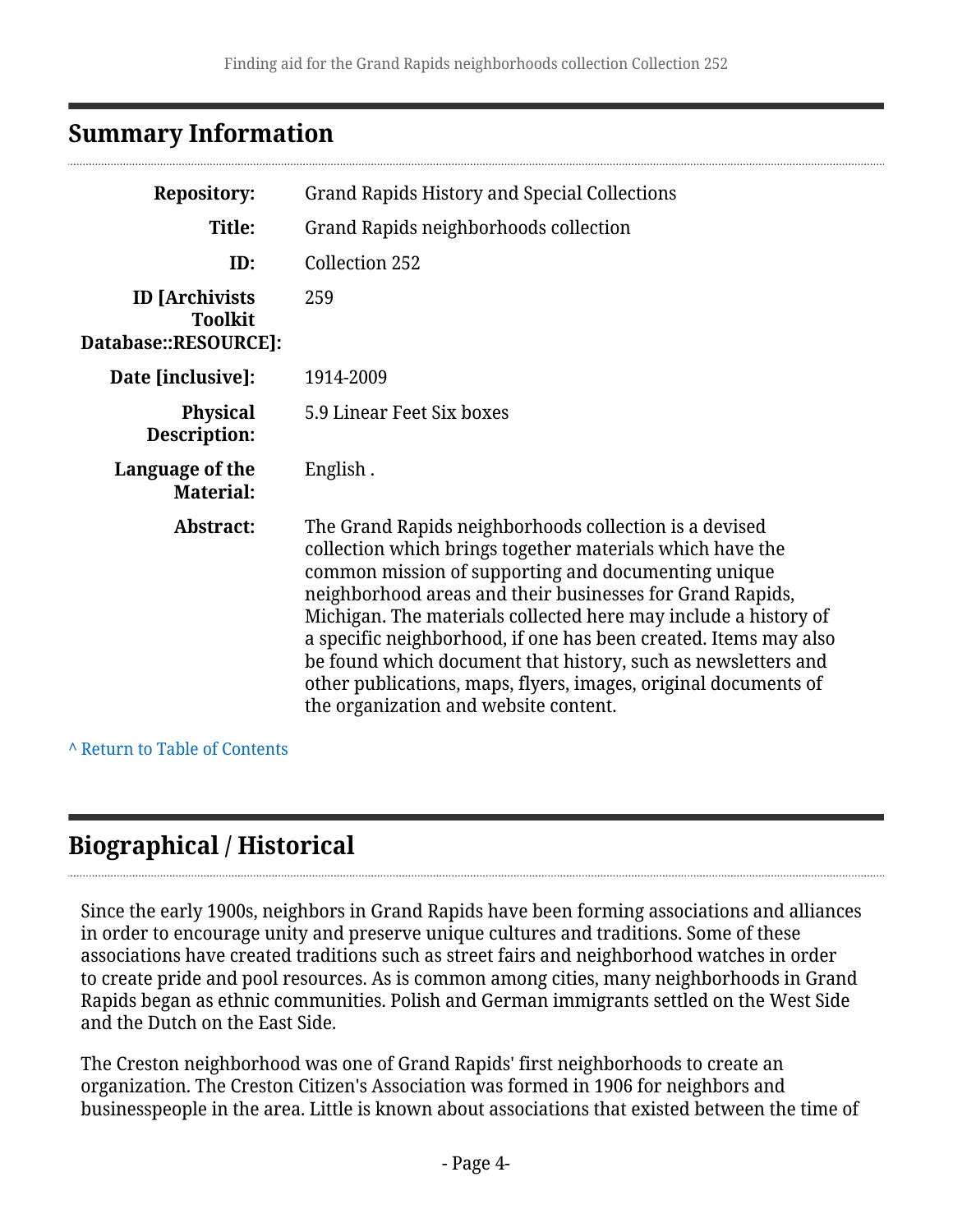The Creston Citizen's Association and the emergence of many neighborhood associations in the 1970s.

During the 1970s neighborhood associations flourished. President Nixon worked to build a stronger relationship between neighborhoods and the federal government. In Grand Rapids, neighborhood associations such as Eastown Community Association and Garfield Park Neighborhood Association were formed by neighbors concerned about the declining appearance and increasing crime in their neighborhoods. Heritage Hill Neighborhood Association also formed during this time to advocate for the preservation of historic structures threatened by urban renewal. The Madison Neighborhood Association and Belknap-Lookout Neighborhood Association were formed by ACORN, a national organization. These neighborhood groups formed by ACORN eventually broke away from ACORN to form their own neighborhood associations.

Since the 1970s many more neighborhood associations have formed in Grand Rapids. Some of these associations such as the Madison Area Neighborhood Association and the South East End Neighbors have gone through rough times. Many organizations have broken up and reformed as boundaries and causes shifted. Creston Neighborhood Association is an example of this as they absorbed the North End Neighborhood Association.

In 1967, President Lyndon B. Johnson initiated a Model Cities Program, which was intended to bring a working relationship between the federal government and neighborhoods. The program struggled to keep up with the relationship, which frustrated neighbors all across America. President Richard Nixon became aware of this frustration and signed the Community Development Act of 1974. The legislation came into place under President Gerald R. Ford. This legislation was intended to revive the idea of Model Cities in America. President Ford consolidated the funding from numerous neighborhood projects to create CDBG (Community Development Block Grants).

Grand Rapids involved its citizens in the legislation and received numerous CDBG grants. Stocking, Belknap, Baxter, Madison, Roosevelt Park, John Ball Park, Eastown and Heritage Hill were among the many neighborhoods who received these grants. These neighborhoods each formed a Target Area Council to oversee the grant money in the neighborhood.

Common projects for the Target Area Councils in Grand Rapids included home repair, alley paving and lighting, tree planting, park beautification and crime prevention. Many of these Target Area Councils helped to gain interest in neighborhood organizations and were either absorbed into or helped to create neighborhood associations once the projects were completed.

**^** [Return to Table of Contents](#page-1-0)

## <span id="page-4-0"></span>**Scope and Contents**

Previously Coll. 252 was called the Ottawa Hills Neighborhood Association Records. In the Spring of 2006 it was decided to broaden the scope of Coll. 252, to create a home for materials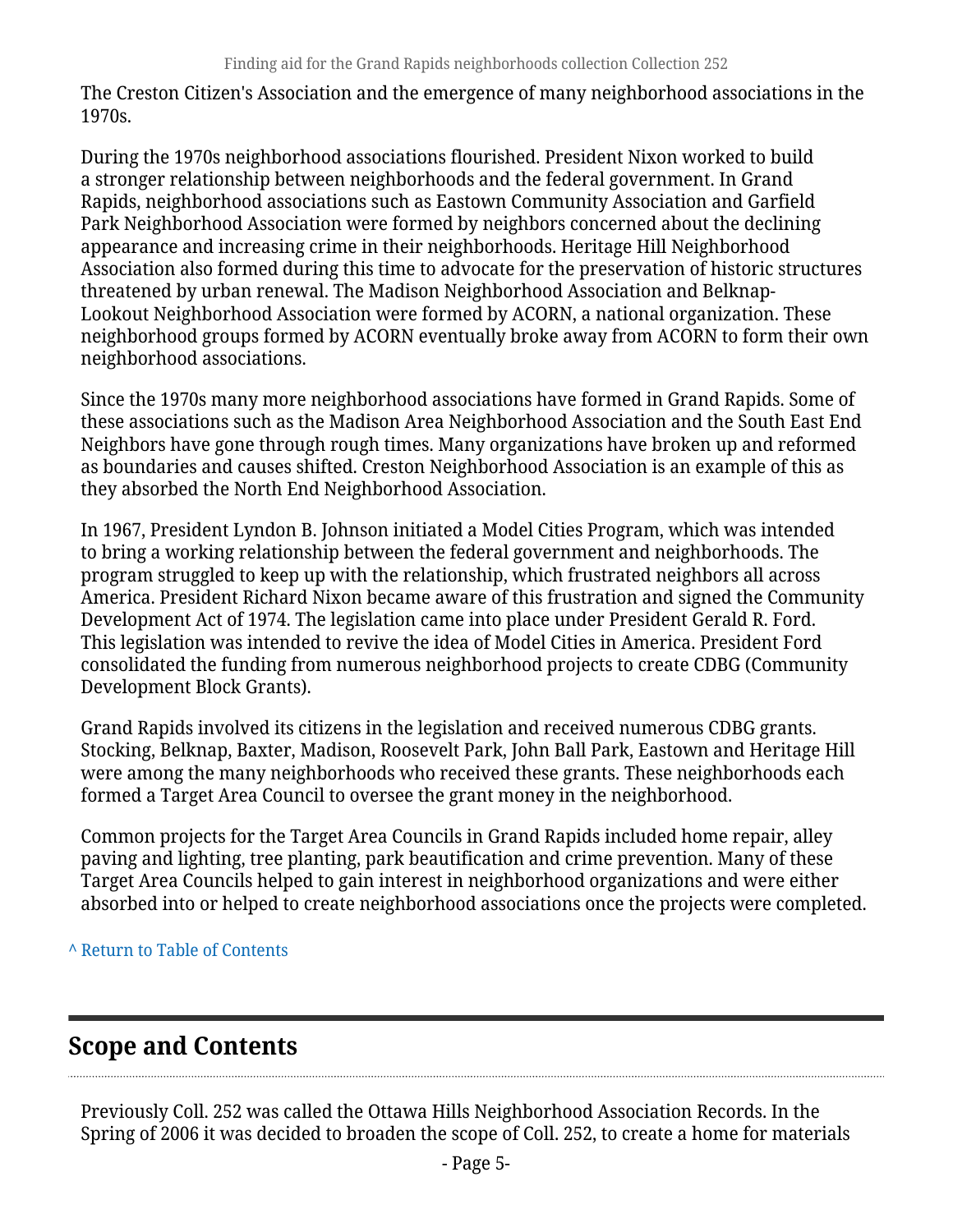received in the department from the various neighborhood associations. At the same time, staff were aware that informative materials on the neighborhoods were not being received in the department, and should be sought from the various area organizations. Calvin College student intern Emily Hamstra took on the challenge to obtain new materials from the associations, and to assist in the organization of new and existing materials to create Coll. 252.

Note: East Grand Rapids may feel like a neighborhood to those living in the Grand Rapids community. But, in fact, it is a separate incorporation, and not an official neighborhood of Grand Rapids proper. Perhaps the most comprehensive access to information about East Grand Rapids may be available in the History Room, at the East Grand Rapids Library. Ask Grand Rapids Public Library staff for assistance in finding information on East Grand Rapids in the various collections of the GRPL Archives.

**^** [Return to Table of Contents](#page-1-0)

## <span id="page-5-0"></span>**Administrative Information**

### **Publication Statement**

Grand Rapids History and Special Collections

111 Library Street NE Grand Rapids, Michigan 49503 [localhis@grpl.org](mailto:localhis@grpl.org) URL:<https://www.grpl.org/research/history/>

**^** [Return to Table of Contents](#page-1-0)

## <span id="page-5-1"></span>**Related Materials**

## **Related Materials**

Coll. 156, The Grand Rapids Area Humanities Council and Coll. 343, Heart and Soul Collection. The book Heart and Soul : Grand Rapids Neighborhoods was prepared through grants under the Grand Rapids Area Humanities Council.

Coll. 224, Neighborhood Places graphics / Jane VanderLaan, artist. Amy Miller, realtor, who conceived the series and hired Jane VanderLaan to illustrate the series of images of favorite places in various areas of Grand Rapids. 2005-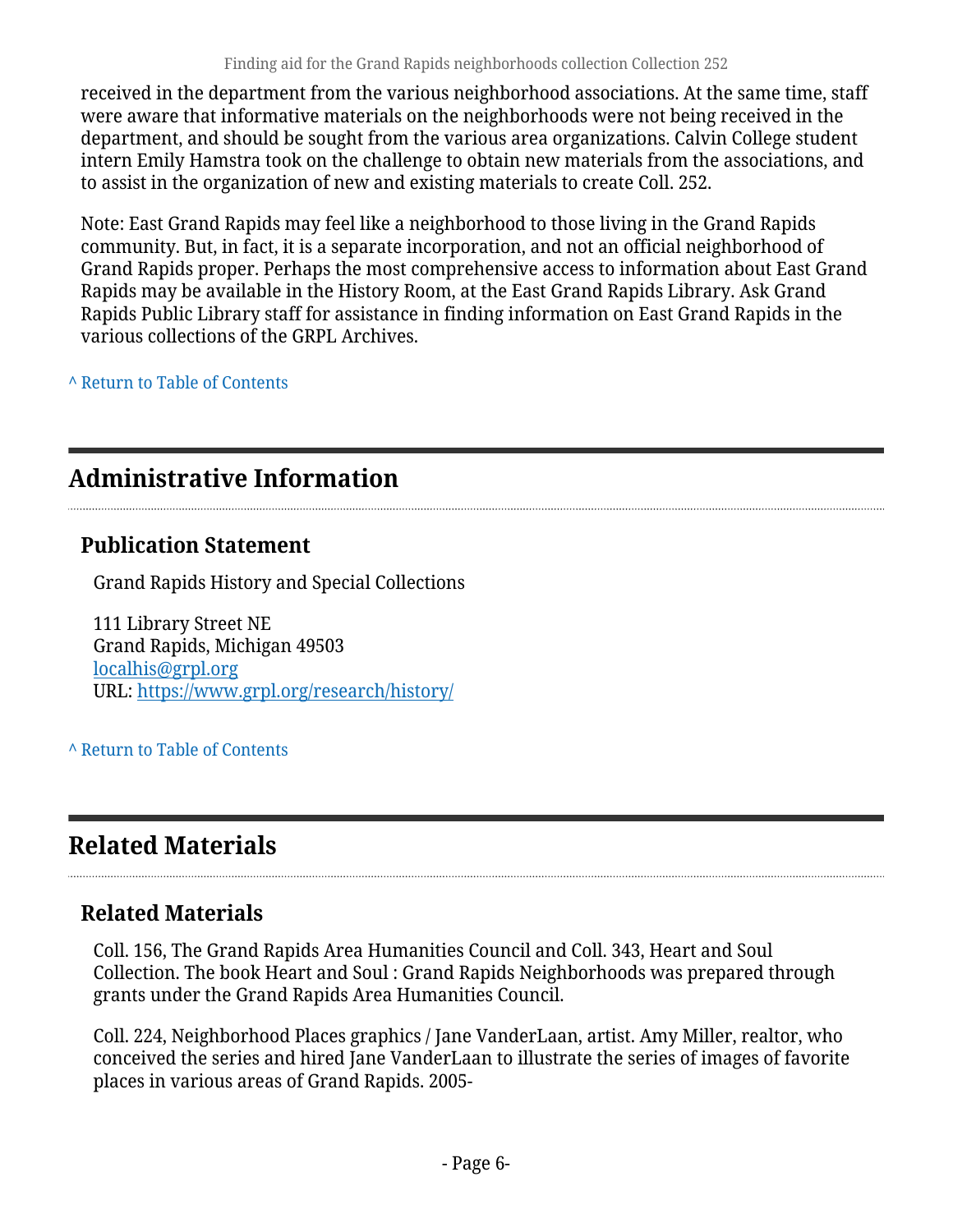## <span id="page-6-0"></span>**Controlled Access Headings**

- Citizens' associations -- Michigan -- Grand Rapids
- Grand Rapids (Mich.) -- History
- Neighborhood government -- Michigan -- Grand Rapids
- Oakdale Neighbors
- North Park Neighbor Association
- Northeast Citizens Action Association
- Baxter Neighborhood Association
- Neighbors of Belknap Lookout
- Black Hills Citizens for a Better Community
- Creston Neighborhood Association
- Creston Citizen's Association
- West Grand Neighborhood Organization
- Wealthy Street Business Alliance
- South West Area Neighbors, Inc
- South Hill Neighborhood Association
- South East End Neighborhood Association
- Roosevelt Park Neighborhood Association
- Ottawa Hills Neighborhood Association
- **Eastown Community Association**
- East Hills Council of Neighbors
- Fulton Heights Neighborhood Association
- Fuller Area Neighbors
- Heartside Neighborhood Association
- Garfield Park Neighborhoods Association
- Madison Area Neighborhood Association, Inc
- Heritage Hill Association, Inc.

## <span id="page-6-1"></span>**Collection Inventory**

### <span id="page-6-2"></span>**Baxter Neighborhood Association**

### **Scope and Contents**

The Baxter Neighborhood Association was formed in 1982 under the direction of Hattie Smith, Mary Jo Thiel, and Barbara Hoekwater.

**Title/Description Instances**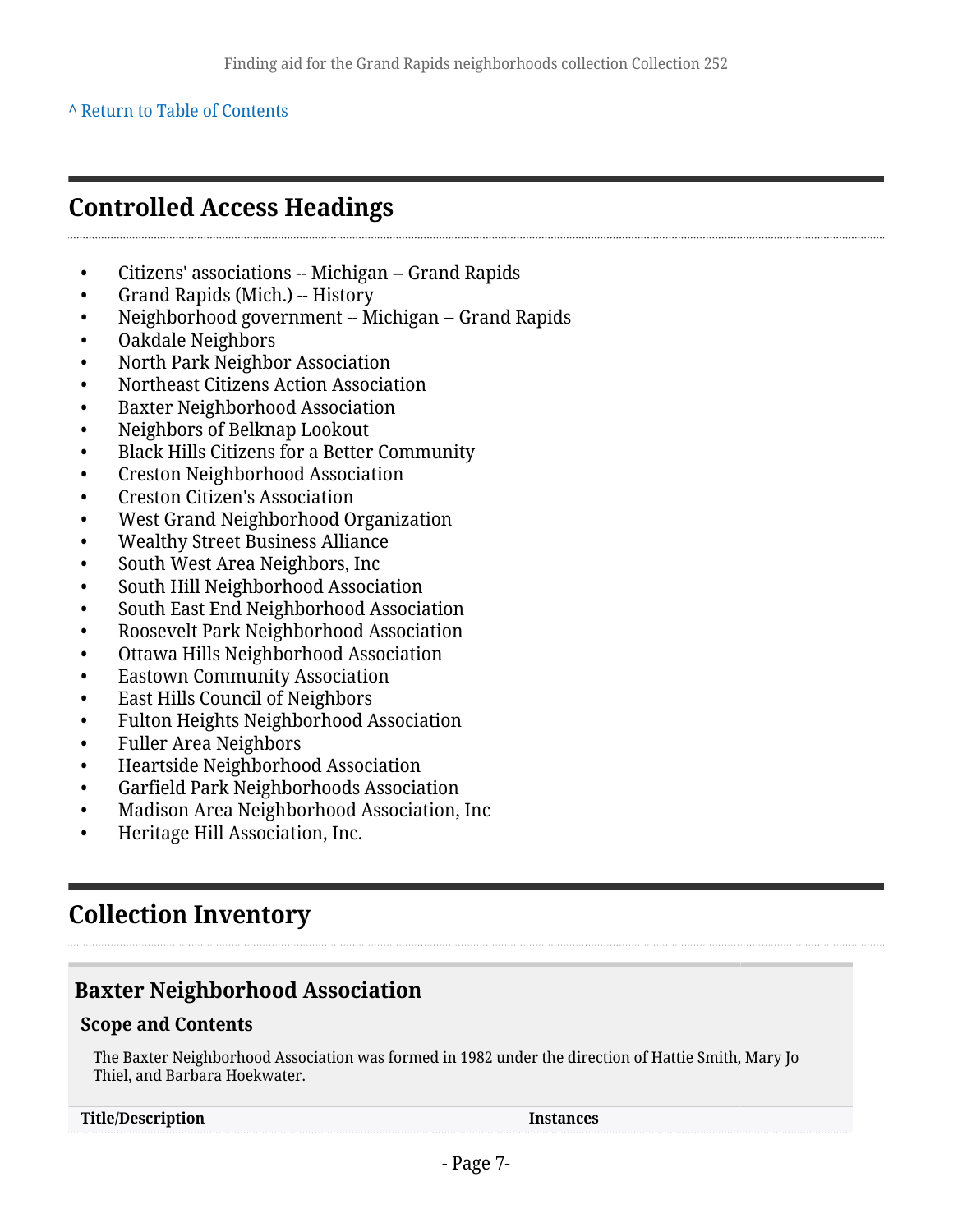| Informational brochure, n.d. (copy) 2004.050 | Box 1 | Folder 1 |
|----------------------------------------------|-------|----------|
| News clippings, 1999 and 2001                | Box 1 | Folder 1 |

## <span id="page-7-0"></span>**Neighbors of Belknap Lookout (00.[5018])**

#### **Scope and Contents**

The Belknap neighborhood formed the Hill District Improvement Association in 1962. The Hill District Improvement Association was one of the first active neighborhood associations in Grand Rapids in the post-WWII era. This organization fizzled out as the neighborhood became a popular neighborhood for renters and college students.

Noticing the need for a neighborhood association in the Belknap Lookout neighborhood, ACORN, a national organization, sought to revive the association. But, the neighbors found ACORN to be too controlling, and formed Neighbors of Belknap Lookout on their own in 1978.

The neighborhood association began a relationship with the hospitals that began to develop in the area. Tensions between the two groups began to ease in the 1990's when the hospitals built Belknap Commons. Belknap Commons became a community and health care center for the people of the neighborhood.

The material for this collection came from the "Neighbors of Belknap Lookout" vertical file.

| <b>Title/Description</b>                                                                                          | <b>Instances</b> |                     |
|-------------------------------------------------------------------------------------------------------------------|------------------|---------------------|
| Minutes, September 7, 1976 and December 12, 1996                                                                  | Box 1            | Folder 2            |
| Belknap Lookout Newsletter, November 1979 - June 1981                                                             | Box 1            | Folder 3            |
| Articles, Winter 1984 Grand River Valley Review and<br>1/28/1999 Grand Rapids Press                               | Box 1            | Folder 4            |
| Lookout Hill Renaissance, info on homes for sale, 1994 and<br>n.d.                                                | Box 1            | Folder 5            |
| Dedication of mural pamphlet and letter, 1982                                                                     | Box 1            | Folder <sub>6</sub> |
| Color Me Coit!: Map of the Belknap Neighborhood                                                                   | Box 1            | Folder 7            |
| Belknap Target Area Council (00.[5018].x) Minutes, February<br>22, 1977 - January/ February, 1979                 | Box 1            | Folder <sub>8</sub> |
| Correspondence, 1977 and 1978                                                                                     | Box 1            | Folder 9            |
| Petition for Stop Sign at Coit and Michigan Ave.                                                                  | Box 1            | Folder 10           |
| Block Surveys, 1977                                                                                               | Box 1            | Folder 11           |
| Neighborhood guide. "This is the Belknap Neighborhood<br>Handbook" Compiled by the William James College Planning | Box 5            | Folder 15           |

Team. [n.d.] 00.[5815].1; moved from M977.456 B412t

#### **^** [Return to Table of Contents](#page-1-0)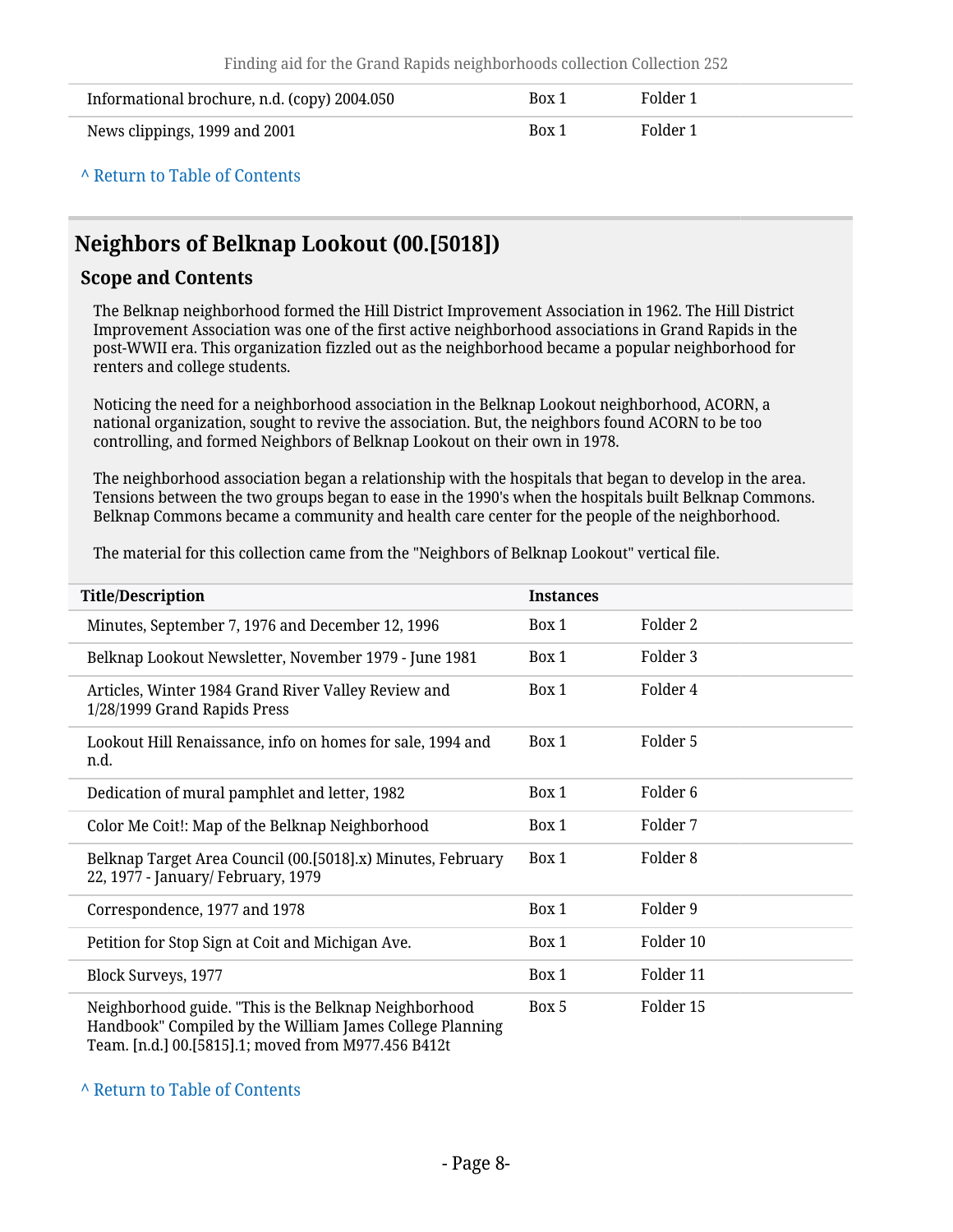## <span id="page-8-0"></span>**Black Hills Citizens for a Better Community (00.[5018])**

### **Scope and Contents**

Black Hills Citizens for a Better Community was formed in 1981. The documents in this collection were found in the "Black Hills Citizens for a Better Community" vertical file.

<span id="page-8-1"></span>

| <b>Title/Description</b>           | <b>Instances</b> |           |
|------------------------------------|------------------|-----------|
| Correspondence, 1976 - 1978        | Box 1            | Folder 12 |
| <b>Newsletters</b>                 |                  |           |
| <b>Title/Description</b>           | <b>Instances</b> |           |
| Hills Herald, 1976                 | Box 1            | Folder 13 |
| Hills Herald, 1977                 | Box 1            | Folder 14 |
| Hills Herald, July 1978-March 1979 | Box 1            | Folder 15 |
| Black Hills Banner, no date        | Box 1            | Folder 16 |

### <span id="page-8-2"></span>**The Black Hills Voice, August/ September, 1986**

| Title/Description                                                 | <b>Instances</b> |           |
|-------------------------------------------------------------------|------------------|-----------|
| News clipping, Oct. 4, 2001 Grand Rapids Press                    | Box 1            | Folder 17 |
| "The Black Hills" from "Yesterdays of Grand Rapids" by<br>Belknap | Box 1            | Folder 18 |

### <span id="page-8-3"></span>**General Demographic Characteristics, Census, 2000**

| Title/Description                                  | <b>Instances</b> |           |
|----------------------------------------------------|------------------|-----------|
| Burton Heights photo CD, 2002                      | Box 1            | Folder 19 |
| Burton Heights Images, 2002. CD. Master. 2003.064. | Box 1            |           |

**^** [Return to Table of Contents](#page-1-0)

## <span id="page-8-4"></span>**Creston Neighborhood Association**

### **Scope and Contents**

The Creston neighborhood was the first neighborhood to organize its own associations. The Creston Citizens Association formed in 1906. Though this group helped to establish the Creston neighborhood, they are not related to the Creston Neighborhood Association of the present.

The Creston Neighborhood Association was formed in 1970. On October 28, 2003, by unanimous vote, the North End Neighborhood Association was absorbed into the Creston Neighborhood Association.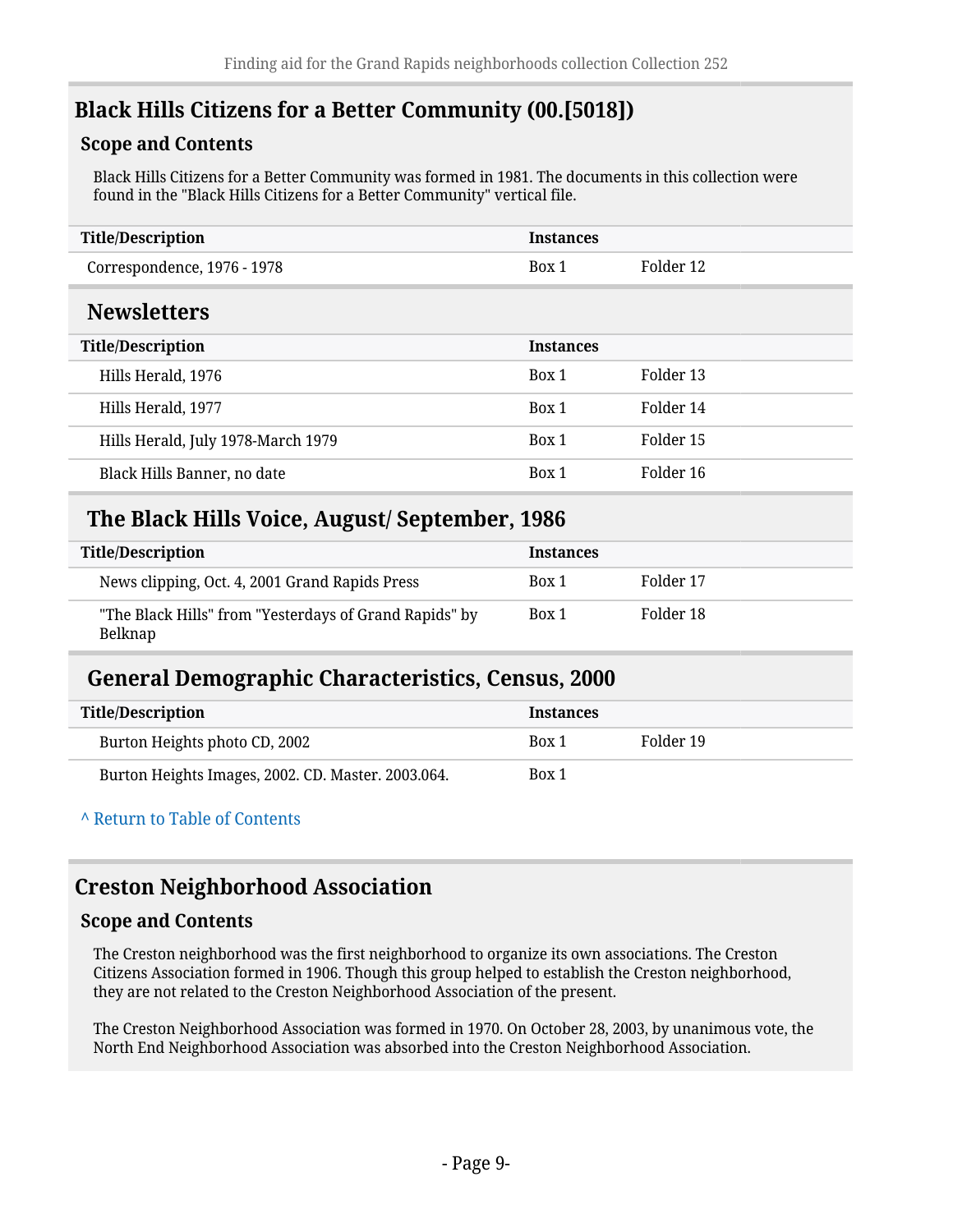Most of the documents from this collection come mainly from the "Creston Neighborhood Association" vertical file. Copies of "The C.N.A. News" were printed from the association's website.

| <b>Title/Description</b>    | <b>Instances</b> |           |
|-----------------------------|------------------|-----------|
| The CNA News, 2004          | Box 1            | Folder 20 |
| News clippings, 1914 - 2005 | Box 1            | Folder 21 |
| History, printed from blog  | Box 1            | Folder 22 |

#### **^** [Return to Table of Contents](#page-1-0)

### <span id="page-9-0"></span>**Creston Citizen's Association (00. [5018])**

| <b>Title/Description</b>                                                          | <b>Instances</b> |           |
|-----------------------------------------------------------------------------------|------------------|-----------|
| Information for "History of Grand Rapids and Kent County",<br>E.B. Fisher, editor | Box 1            | Folder 23 |
| Letter to E.B. Fisher from Association, September 17, 1917.                       | Box 1            | Folder 24 |

#### **^** [Return to Table of Contents](#page-1-0)

### <span id="page-9-1"></span>**East Hills Council of Neighbors**

#### **Scope and Contents**

The East Hills Council of Neighbors was formed in 1978. Neighbors met initially to discuss the crime related to the bars in their neighborhood. In 1986 the East Hills Council of Neighbors helped to close the White Rabbit Bar, which decreased neighborhood crime. The Council has been working to utilize the large population of artists in the neighborhood to enhance the neighborhood aesthetically.

The East Hills Council of Neighbors is a conglomeration of six smaller neighborhoods- Cherry Hills, Fairmount Square, Fitch Corners, Congress Park, Diamond Gate, and Orchard Hill.

In 1989 Cherry Hill formed its own association to confront problems of absentee landlords and drug crime. The Cherry Hill Association also worked on the historical preservation of homes in the area. The Cherry Hill Association has since fizzled out, and was included in the East Hills Council of Neighbors again.

| Title/Description                                                 | <b>Instances</b> |           |
|-------------------------------------------------------------------|------------------|-----------|
| ECHO : East Hills Council of Neighbors Newsletter, Autumn<br>2005 | Box 1            | Folder 25 |
| News clippings, 1998 and 2006                                     | Box 1            | Folder 26 |

#### **^** [Return to Table of Contents](#page-1-0)

### <span id="page-9-2"></span>**East End Improvement Association (1994.032)**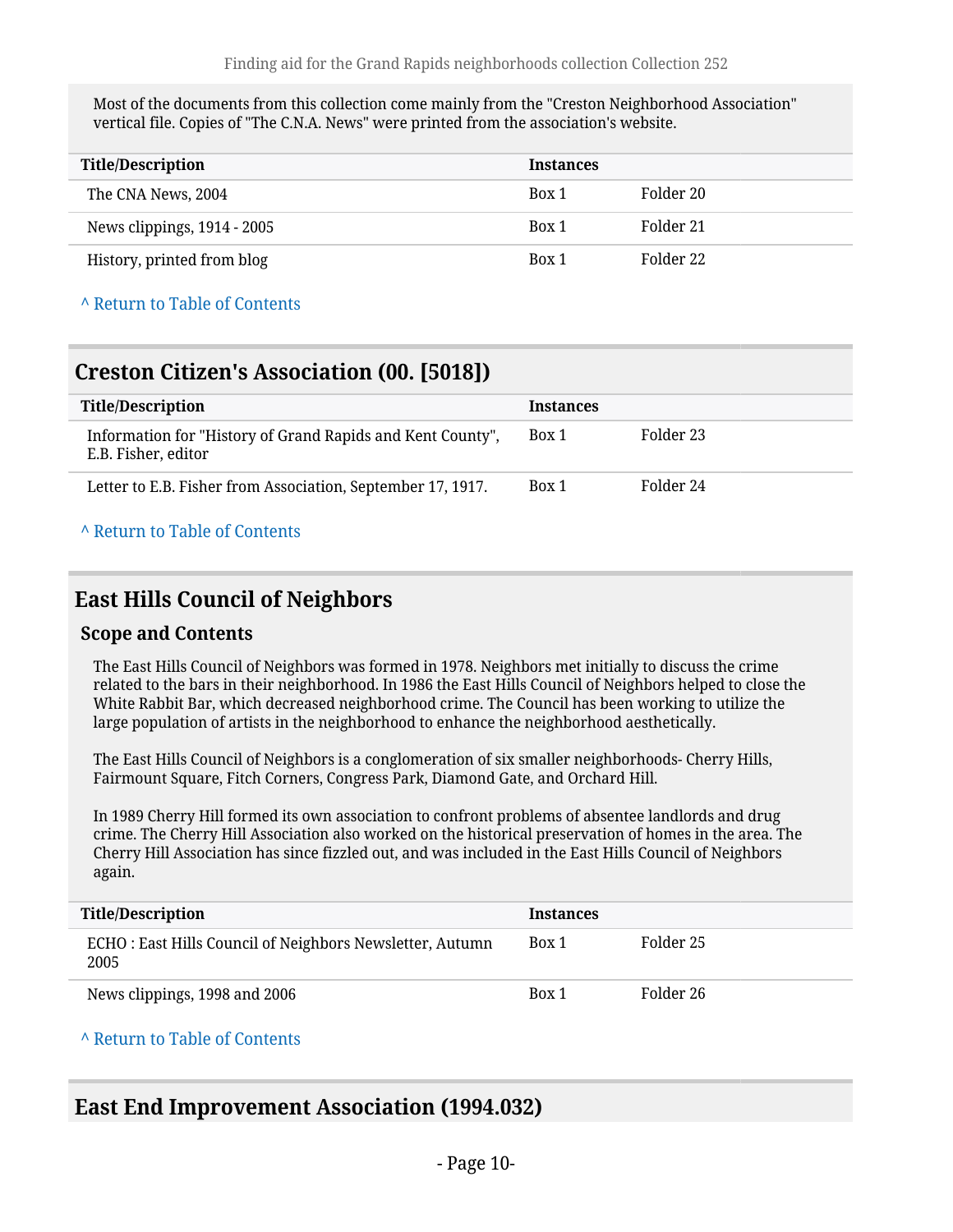| <b>Title/Description</b>                                                     | <b>Instances</b> |           |
|------------------------------------------------------------------------------|------------------|-----------|
| Book of meeting minutes, accounts, and articles of<br>association, 1927-1931 | Box 1            | Folder 27 |

## <span id="page-10-0"></span>**Eastgate Neighborhood Association**

#### **Scope and Contents**

The Eastgate Neighborhood Association was formed in 1990 as a reaction to the expansion of the Metropolitan Hospital.

| Title/Description                                 | <b>Instances</b> |           |
|---------------------------------------------------|------------------|-----------|
| Gatewatch Newsletter, 1998 - 2000 (00.[5552].1-4) | Box 1            | Folder 28 |
| News clippings, Grand Rapids Press, 1999          | Box 1            | Folder 29 |

**^** [Return to Table of Contents](#page-1-0)

## <span id="page-10-1"></span>**Eastown Community Association**

#### **Scope and Contents**

In 1970 the WEFF (Wealthy, Ethel, Fulton, and Fuller) Association formed within those street boundaries to address issues of crime and absentee landlords.

In 1973 Dr. Norbert Hruby, President of Aquinas College, began to worry about the decline of the neighborhood and the subsequent effect on Aquinas College. Hruby formed the Eastown Community Association, which replaced WEFF as a more active association.

Twenty-one neighborhood residents, who are elected annually, now govern the Eastown Community Association. The association oversees the annual Eastown Street Fair, as well as many other programs of both neighborhood and citywide importance. The association has taken an active role in crime prevention.

Most of the documents in this collection were taken from the "Eastown Community Association" vertical file. Copies of the "Eastown Access" newsletter were taken from Collection 285, Michigan and Grand Rapids Serials Collection.

| <b>Title/Description</b> | <b>Instances</b> |           |
|--------------------------|------------------|-----------|
| 1975-1978                | Box 1            | Folder 30 |
| 1979-1980                | Box 1            | Folder 31 |
| 1981-1982                | Box 2            | Folder 1  |
| 1983-1985                | Box 2            | Folder 2  |

### <span id="page-10-2"></span>**Eastown Access Newsletter (2005.007E / 00. [5108])**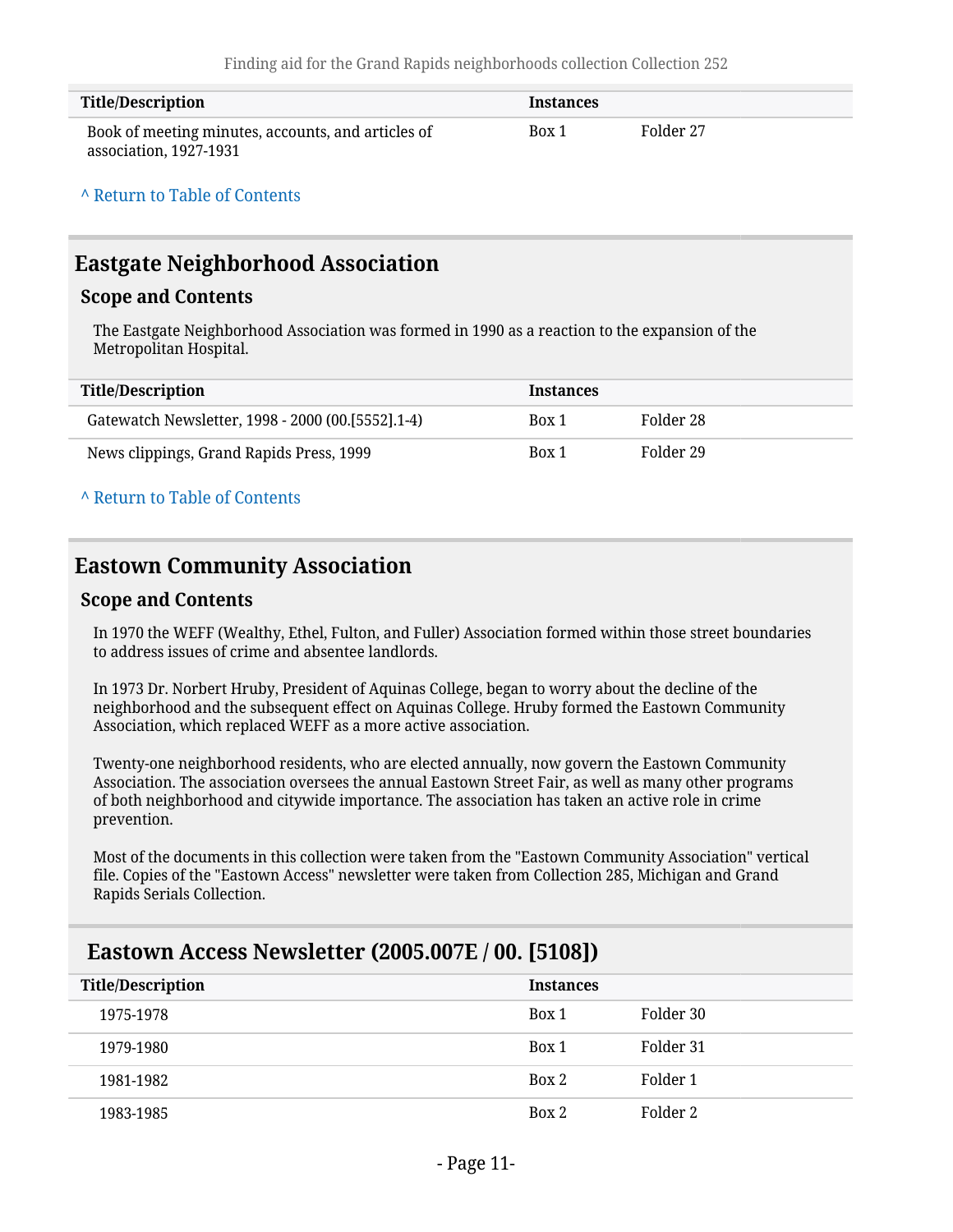| 1985-1986                                                                                                           | Box 2 | Folder 3            |
|---------------------------------------------------------------------------------------------------------------------|-------|---------------------|
| 1987-1990                                                                                                           | Box 2 | Folder 4            |
| 2001. July, Sept., Nov.                                                                                             | Box 2 | Folder 5            |
| 2002. March, Sept., [Dec.]                                                                                          | Box 2 | Folder <sub>6</sub> |
| 2003. March, Nov./Dec.                                                                                              | Box 2 | Folder 7            |
| 2004. v. 31. Nos. 1-6, Jan./Feb.-Nov./Dec.                                                                          | Box 2 | Folder 8            |
| 2005. v. 32. Nos. 1-5, Jan.-Oct.                                                                                    | Box 2 | Folder 9            |
| 2006. v. 33, No. 1-3,                                                                                               | Box 2 | Folder 10           |
| 2007. v. 34, Nos. 2-4, Apr.-Nov. and no. 5, Dec. 2007/Jan.<br>2008.                                                 | Box 2 | Folder 11           |
| 2008 v. 36, Nos. 1-3, Feb.-July, 5-6, Oct. 2008-Jan. 2009                                                           | Box 2 | Folder 12           |
| 2009. v. 37, Nos. 1-3, Feb.-July, No. 5, October-Nov<br>(2009.063.3)                                                | Box 2 | Folder 13           |
| ECA letter dated 7/26/2006 with some organizational history;<br>2002 Business directory and parking map 00.[5018].x | Box 3 | Folder 1            |
| WOOD TV8 website pages, 2/27/2008, regarding explosion                                                              | Box 3 | Folder 2            |
| 2/27/2008 Email with images of explosion (00.[5593].2)                                                              | Box 3 | Folder 3            |
| Color photos (5) of explosion (00.[5593].3)                                                                         | Box 3 | Folder 4            |
| Eastown Community Association. Security alerts.(2)                                                                  | Box 3 | Folder 5            |
| ECA letter, n.d. Fund raising. 2006.069BAdded 10/31/2006                                                            | Box 3 | Folder <sub>6</sub> |
| Eastown E-News. Oct. 2007 - Jul. 2008 (00.[5593])                                                                   | Box 3 | Folder 7            |
| Emails and other notifications, Aug. 2007 - Apr. 2008                                                               | Box 3 | Folder 8            |
| News clippings, 1974 - 2002 (00.[5018])                                                                             | Box 3 | Folder 9            |

## <span id="page-11-0"></span>**Fuller Area Neighbors**

### **Scope and Contents**

The Fuller Avenue Christian Reformed Church created Fuller Area Neighbors in 2000 to address neighborhood concerns and to promote a spirit of neighborliness among the residents.

| <b>Title/Description</b>                   | <b>Instances</b> |           |
|--------------------------------------------|------------------|-----------|
| Grand Rapids Press articles, 2001 and 2003 | Box 3            | Folder 10 |

**^** [Return to Table of Contents](#page-1-0)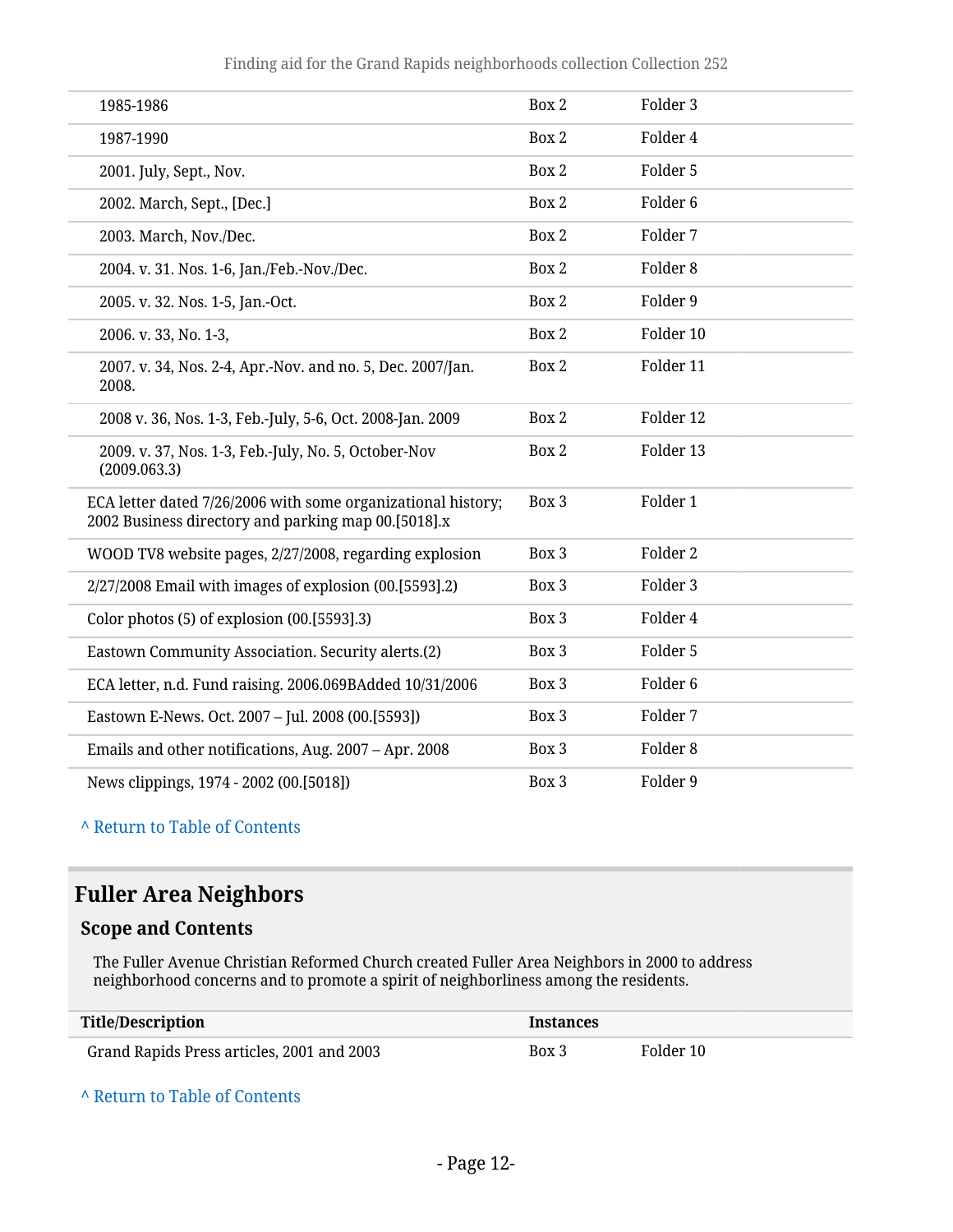## <span id="page-12-0"></span>**Fulton Heights Neighborhood Association**

### **Scope and Contents**

The newsletters in this collection were printed from the Fulton Heights Neighborhood website.

| Title/Description                       | Instances |           |
|-----------------------------------------|-----------|-----------|
| Fulton Heights NA Newsletter, Fall 2005 | Box 3     | Folder 11 |

#### **^** [Return to Table of Contents](#page-1-0)

## <span id="page-12-1"></span>**Garfield Park Neighborhood Association (0.[5018])**

#### **Scope and Contents**

In 1973 Garfield Park residents Don Janderonoa and Katie Cuncannan joined together members of the Burton Heights Ministerial Alliance, area business leaders, and concerned neighbors to form the Garfield Park Neighborhood Association.

This association helped to unite the neighborhood after the race riots of 1967. Neighbors joined together to revive Garfield Park to patch the scars of the riots on the park.

The documents in this collection were found in the "Garfield Park Neighborhood Association" vertical file and on the association website.

| <b>Title/Description</b>                                                                 | <b>Instances</b> |           |
|------------------------------------------------------------------------------------------|------------------|-----------|
| Correspondence, 1976 - 1978                                                              | Box 3            | Folder 12 |
| GPNA Newsletter, 1976-1982                                                               | Box 3            | Folder 13 |
| Garfield Park Connector, (Bimonthly) 2006-2008 Note: Most<br>issues printed from website | Box 3            | Folder 14 |
| Garfield Park Connector, 2008                                                            | Box 3            | Folder 15 |
| Grand Rapids Press Article, 2006                                                         | Box 3            | Folder 16 |
| Neighborhood Association history from website, and<br>walking tour flyer $(00.5307).1)$  | Box 3            | Folder 17 |
| Ephemera, flyers and brochures                                                           | Box 3            | Folder 18 |

**^** [Return to Table of Contents](#page-1-0)

## <span id="page-12-2"></span>**Heartside/ Downtown Neighborhood Association (00. [5018])**

| <b>Title/Description</b>                                                                      | <b>Instances</b> |           |
|-----------------------------------------------------------------------------------------------|------------------|-----------|
| Correspondence regarding Senior Citizen Safety, 1978 and<br>n.d.                              | Box 3            | Folder 19 |
| Correspondence and planning documents regarding<br>Catholic Central HighSchool, 1978 and n.d. | Box 3            | Folder 20 |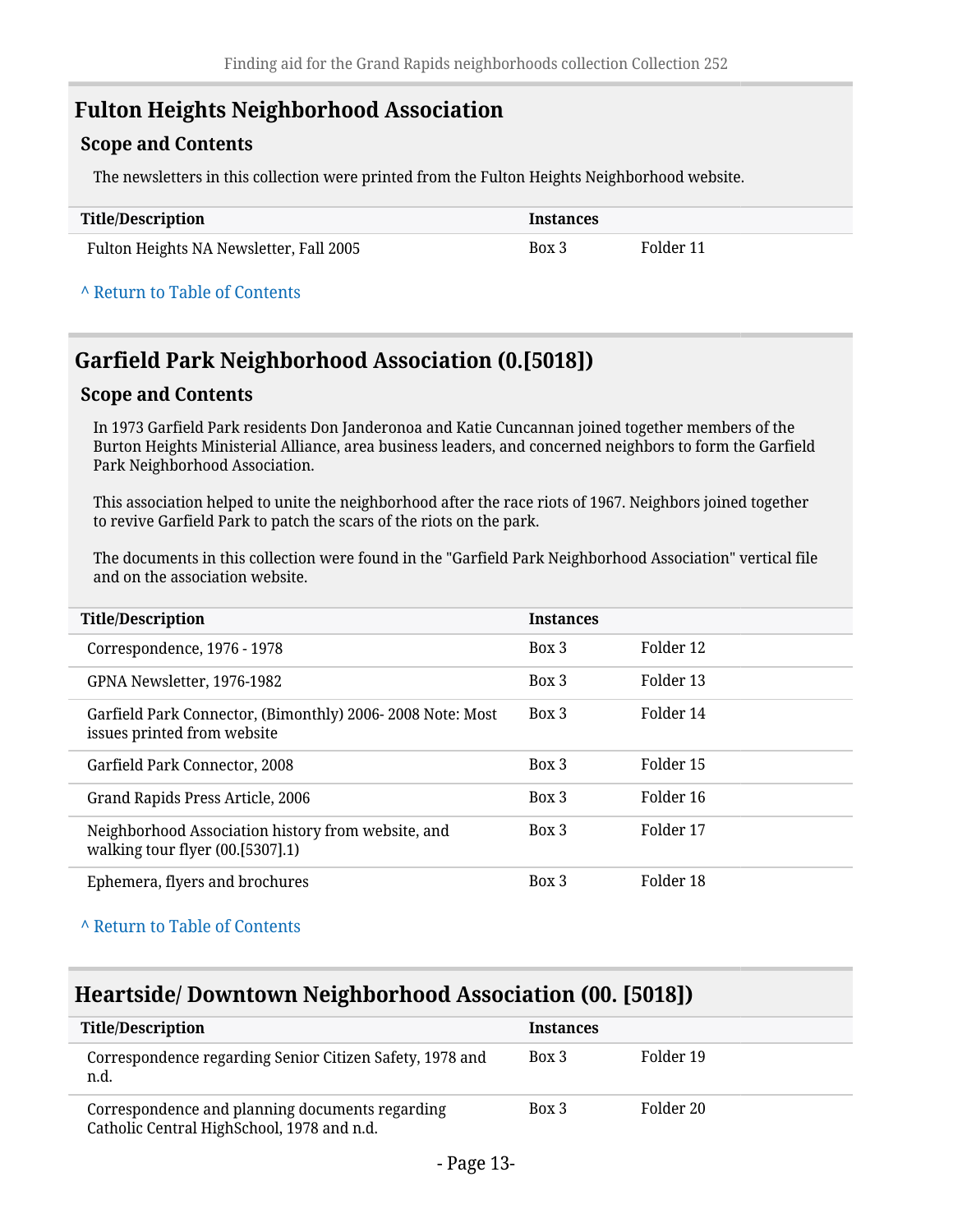| Box 3 | Folder 21 |
|-------|-----------|
| Box 3 | Folder 22 |
| Box 3 | Folder 23 |
| Box 3 | Folder 24 |
| Box 3 | Folder 25 |
| Box 3 | Folder 26 |
| Box 3 | Folder 27 |
| Box 3 | Folder 28 |
| Box 3 | Folder 29 |
| Box 3 | Folder 30 |
| Box 3 | Folder 31 |
| Box 3 | Folder 32 |
| Box 3 | Folder 33 |
| Box 3 | Folder 34 |
| Box 3 | Folder 35 |
|       |           |

## <span id="page-13-0"></span>**Heritage Hill Association**

#### **Scope and Contents**

The Heritage Hill Neighborhood Association first formed in 1968 as a response to new developments that would destroy the historic homes in the neighborhood. By lobbying to make Heritage Hill a historic district, the association helped to save the neighborhood from an urban renewal project that would have leveled most of the neighborhood. Today, Heritage Hill is one of the largest historic districts in the United States.

The association began with historical interests, but then grew to include community issues such as crime and education.

The documents from this collection come primarily from the "Heritage Hill Association" vertical file and the association website.

| <b>Title/Description</b>                                                                    | <b>Instances</b> |           |
|---------------------------------------------------------------------------------------------|------------------|-----------|
| The Master Plan of Heritage Hill, Heritage Hill<br>NeighborhoodAssociations, July 20, 1988. | Box 3            | Folder 36 |
| Information printed from website                                                            | Box 3            | Folder 37 |
| Heritage Hill Walking Tour, guide pamphlet (00.[5018])                                      | Box 3            | Folder 38 |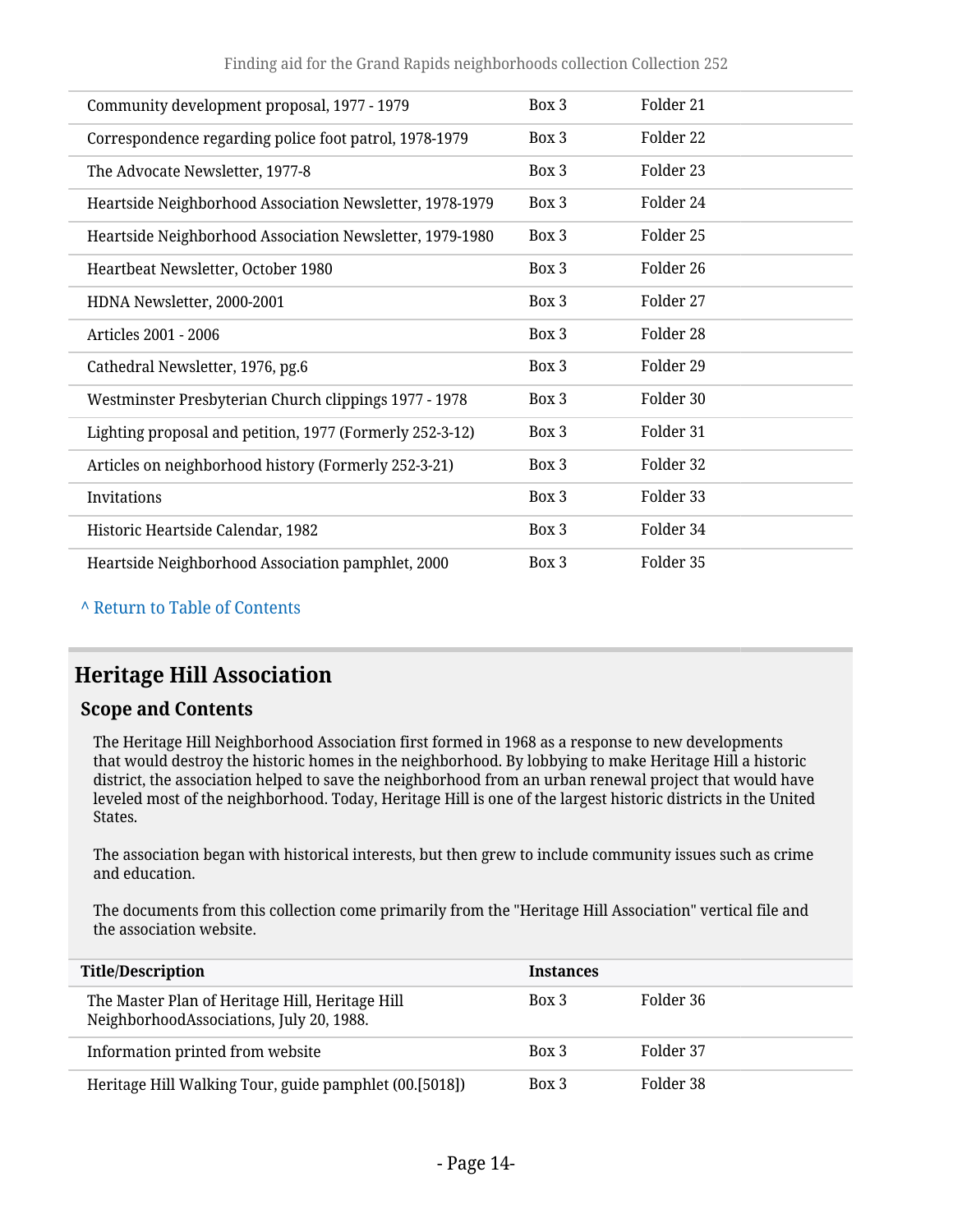## **Heritage Hill Target Area Council 00.[3058].1**

#### **Scope and Contents**

The Heritage Hill Target Area was one of the neighborhoods that received CDBG (Community Development Block Grants) in the mid to late 1970's. The Heritage Hill neighborhood formed a Target Area Council to oversee the grant. The grant helped to assist homeowners with much needed home repairs. This program helped to improve the conditions of some of the historic houses of Heritage Hill, as well as improve the parks, streets, and alleys. The program sought to create more parks in the neighborhood, and to expand the amount of historical markers throughout the neighborhood.

The Heritage Hill Target Area Council records were formerly housed in Collection 254. These items were evidently sent from Abe Drasin, and appear to have passed by the desk of City Commissioner William Johnson. This collection includes meeting minutes as well as some correspondence.

| <b>Title/Description</b> | <b>Instances</b> |           |
|--------------------------|------------------|-----------|
| Meeting packets, 1976    | Box 3            | Folder 39 |
| Meeting packets, 1977    | Box 3            | Folder 40 |
| Meeting packets, 1978    | Box 3            | Folder 41 |
| Meeting packets, 1979    | Box 3            | Folder 42 |

### <span id="page-14-0"></span>**Madison Area Neighborhood Association**

#### **Scope and Contents**

The Madison Area Neighborhood Association, like Neighbors of Belknap Lookout, was formed by the national organization ACORN. The Madison Neighborhood broke free from the ACORN organization so that the association would be under the control of people of the Madison area.

In 1979, free from the ACORN organization, the Madison area neighbors formed their independent neighborhood association named in honor of the father of Civil Rights in Grand Rapids, Paul I. Phillips.

The Paul I. Phillips Association experienced financial trouble over the years and slowly became less active as a community organization.

In the 1980's The United Methodist Church Community House became worried about the lacking Paul I. Phillips Association and formed the South End Community Association.

In 1987, South End Community Association and neighbors in the Madison area again became one united association.

SECA continued to grow, and in 1996, Madison neighbors decided again to separate the associations. The Madison Area Neighborhood Association was established as part of the Madison Square Co-Op program that sought to revive the neighborhood.

The Madison Area Neighborhood Association has been independent since 1996.

| Instances |
|-----------|
|           |
|           |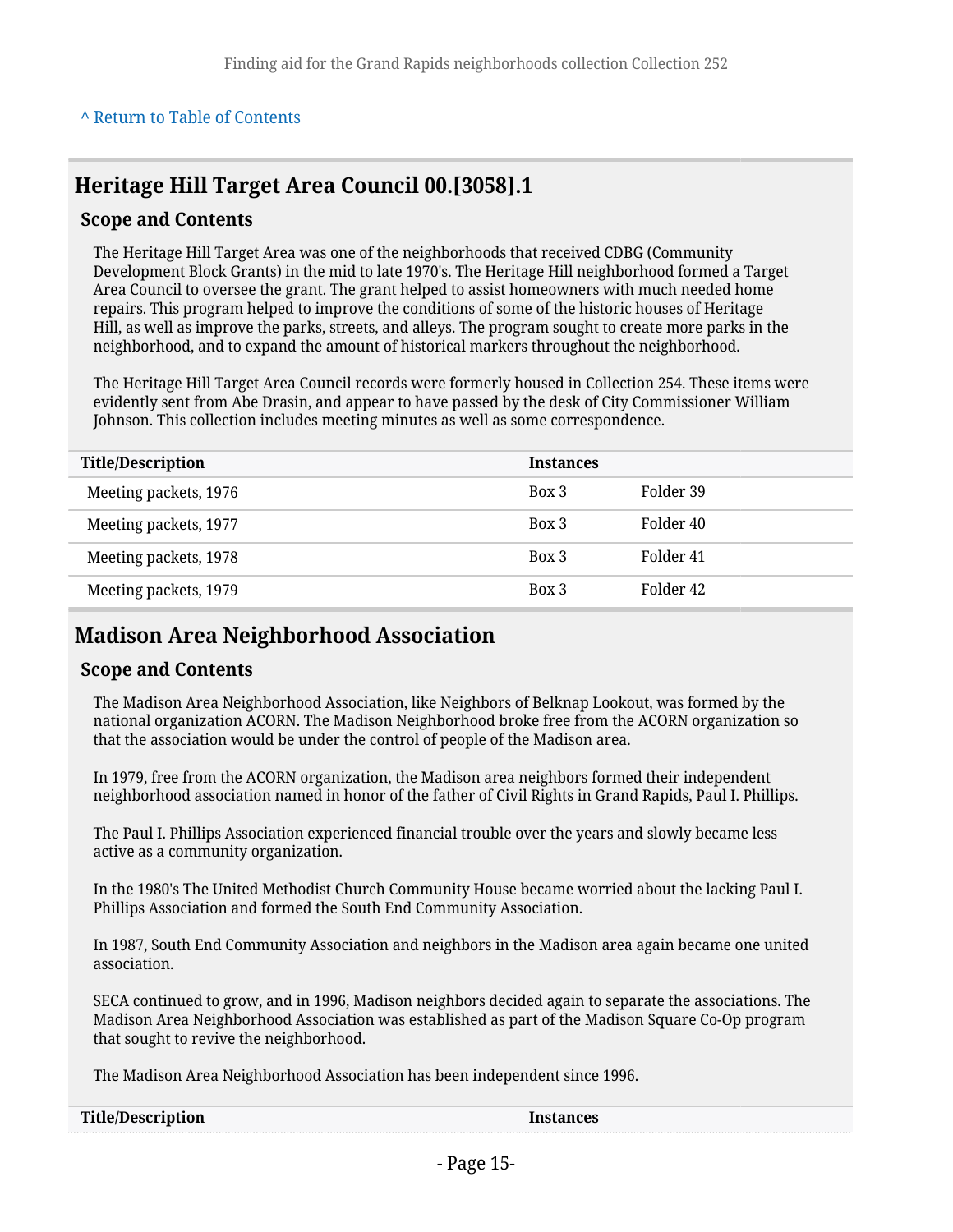Grand Rapids Press articles 2005 - 2006 **Box 4** Folder 1

**^** [Return to Table of Contents](#page-1-0)

### <span id="page-15-0"></span>**North East Citizens Action Association**

#### **Scope and Contents**

Interfacing with the Kent County community on the northeast of Grand Rapids, this area is bordered on the west by N. Fuller and on the south by I-96, with busy Leonard St. cutting through the center west to east. It includes a mix of residential, including apartments, industrial, and Kent County offices, such as the Kent County Corrections Facility and the Kent Education Center at opposite corners of the area.

| Title/Description                              | <b>Instances</b> |          |
|------------------------------------------------|------------------|----------|
| News clipping, May 21, 1998 Grand Rapids Press | Box 4            | Folder 2 |

**^** [Return to Table of Contents](#page-1-0)

## <span id="page-15-1"></span>**North Park Neighbor Association**

| Title/Description            | <b>Instances</b> |          |
|------------------------------|------------------|----------|
| North Park News, 1987 issues | Box 4            | Folder 3 |

**^** [Return to Table of Contents](#page-1-0)

### <span id="page-15-2"></span>**Oakdale Neighbors**

#### **Scope and Contents**

This small southeast area was an early Dutch neighborhood. It sits between Eastern Ave. and Kalamazoo north of Griggs.

| <b>Title/Description</b> | <b>Instances</b> |          |
|--------------------------|------------------|----------|
| Clippings, 1990 - 2001   | Box 4            | Folder 4 |

#### **^** [Return to Table of Contents](#page-1-0)

### <span id="page-15-3"></span>**Ottawa Hills Neighborhood Association**

#### **Scope and Contents**

Ottawa Hills Neighborhood Association formed in 1974 in response to the "white flight" and increase in "for sale" signs throughout the neighborhood. This association helped to stabilize and unify the racially diverse residents of the neighborhood.

| <b>Title/Description</b> | <b>Instances</b> |
|--------------------------|------------------|
|--------------------------|------------------|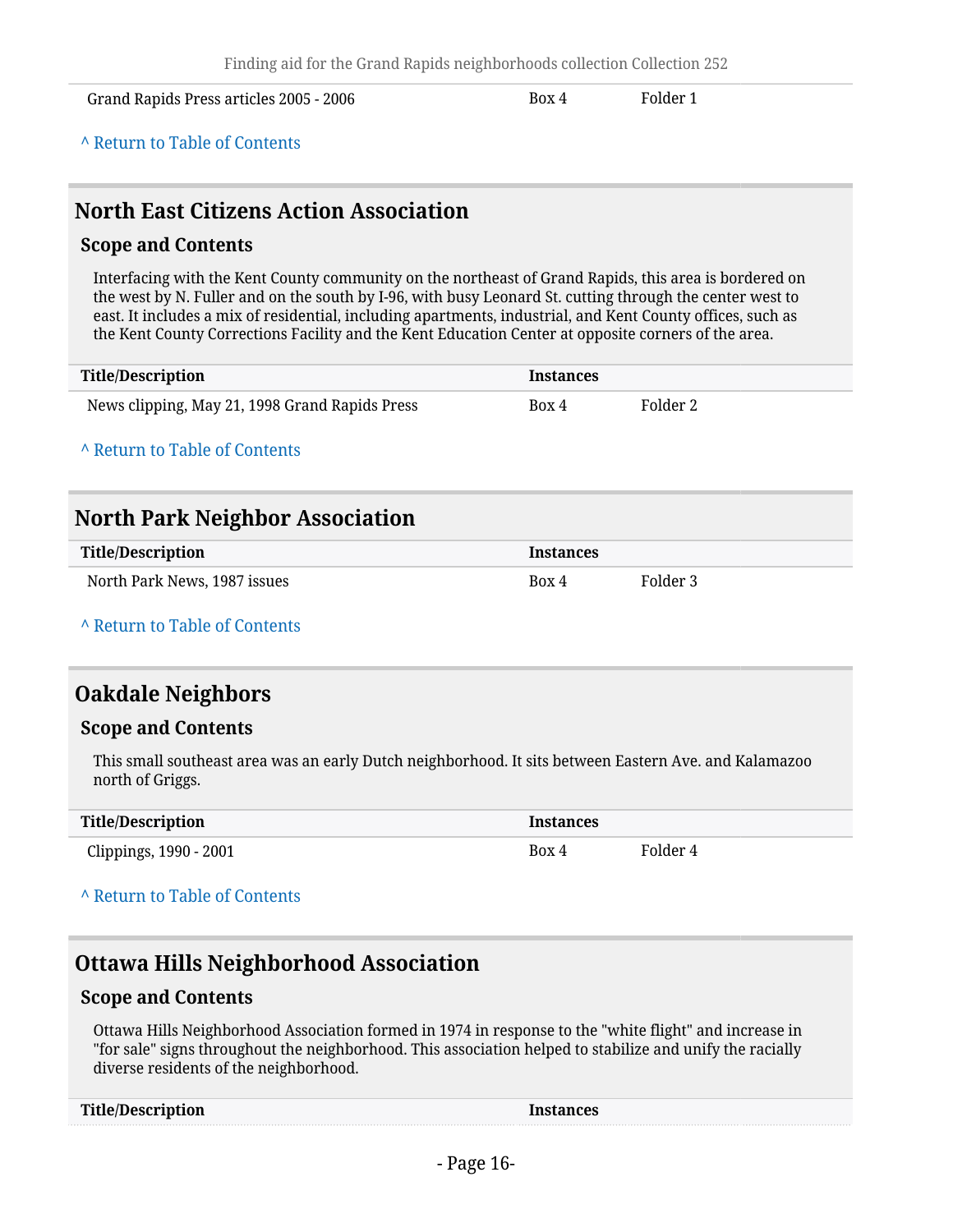| Newsletters, 1980-1985, nd. (1988.024)                                                            | Box 4 | Folder 5-11 |
|---------------------------------------------------------------------------------------------------|-------|-------------|
| On-line newsletter, 2003 - 2005                                                                   | Box 4 | Folder 12   |
| Skill survey, n.d. (1988.024)                                                                     | Box 4 | Folder 13   |
| Logo stickers (9 adhesive backed decals with "Ottawa Hills<br>Neighborhood Association") 1994.042 | Box 4 | Folder 14   |
| 1983 Guide to Bus Riding. Supplement to Grand Rapids<br>Press. 1988.024                           | Box 6 | Folder 1    |

### <span id="page-16-0"></span>**Documents related to the preparation of the videotape "The Story of Ottawa Hills". Accession 1994.042**

| <b>Title/Description</b>                                                                                                                   | <b>Instances</b> |           |
|--------------------------------------------------------------------------------------------------------------------------------------------|------------------|-----------|
| Ottawa Hills History Video Script Master. 10/1/92                                                                                          | Box 4            | Folder 15 |
| [Video Project Working Notebook] with Video Script,<br>Shooting Script, Voice over cues, Audio cues, and Slide shots                       | Box 4            | Folder 16 |
| [Scrapbook of Ottawa Hills History Video Project]<br>including newspaperclippings, interview transcripts,<br>budgets, correspondence, etc. | Box 4            | Folder 17 |

## <span id="page-16-1"></span>**Oversized enlargements of newspaper clippings, Accession 1994.042**

| <b>Title/Description</b>                                                      | <b>Instances</b> |           |
|-------------------------------------------------------------------------------|------------------|-----------|
| "Ottawa Hills, Indian Village Unit" GR Herald, Mar. 11,<br>1928               | Box 6            | Folder 2  |
| Two maps of Ottawa Hills, one from the GR Herald, June<br>15, 1924            | Box 6            | Folder 3  |
| "Ottawa Hills Second" GR Herald, July 21, 1923                                | Box 6            | Folder 4  |
| "Ottawa Hills at Giddings and Franklin" G.R. Herald Sept.<br>10, 1922         | Box 6            | Folder 5  |
| Homeowner's Association and East Church Ice Cream Social<br>photographs, 2012 | Box 5            | Folder 16 |

### **^** [Return to Table of Contents](#page-1-0)

## <span id="page-16-2"></span>**Roosevelt Park Neighborhood Association (00.[5018])**

| <b>Title/Description</b>                                                 | <b>Instances</b> |           |
|--------------------------------------------------------------------------|------------------|-----------|
| Correspondence                                                           | Box 4            | Folder 18 |
| Community Research Institute Website prints for Roosevelt<br>Park.       | Box 4            | Folder 19 |
| "The Roosevelt Park Neighborhood", ca. Late 1990's<br>brochure, 2009.031 | Box 4            | Folder 20 |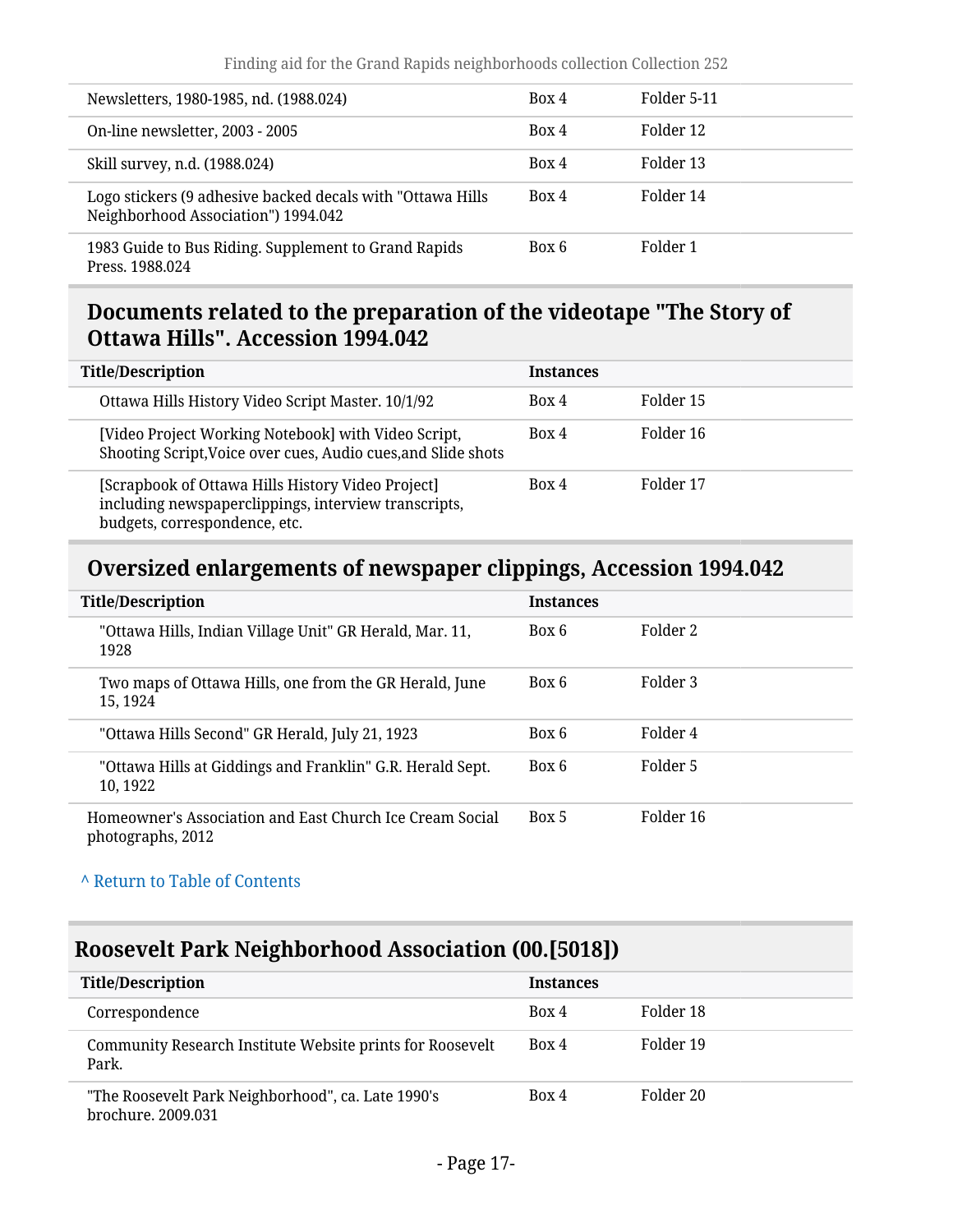<span id="page-17-0"></span>

| <b>Grandville Avenue Gazette 2009.031</b> |                  |           |  |
|-------------------------------------------|------------------|-----------|--|
| <b>Title/Description</b>                  | <b>Instances</b> |           |  |
| 1991-1995                                 | Box 4            | Folder 21 |  |
| 1995-1997                                 | Box 4            | Folder 22 |  |
| 1998-1999                                 | Box 4            | Folder 23 |  |
| 2000-2001                                 | Box 4            | Folder 24 |  |
| 2002-2004                                 | Box 4            | Folder 25 |  |
| 2005-2009                                 | Box 4            | Folder 26 |  |

**^** [Return to Table of Contents](#page-1-0)

## <span id="page-17-1"></span>**South East End Neighborhood Association (00.[5018])**

### **Scope and Contents**

In May, 1974, individuals outside the South East End, but committed to the neighborhood, formed HEFF (Hall, Eastern, Franklin, Fuller). This organization evolved, and SEENA was formed in 1977.

SEENA targets the housing and drug problems of the neighborhood, and often sponsors parties and parades in King Park.

Much of the material in this collection was found in the South East End Neighborhood Association vertical file.

| <b>Title/Description</b>                                                  | <b>Instances</b> |            |
|---------------------------------------------------------------------------|------------------|------------|
| Correspondence, 1979                                                      | Box 5            | Folder 1   |
| Scenario Newsletter, 1979                                                 | Box 5            | Folder 2   |
| Seenario Newsletter, 1980-1984                                            | Box 5            | Folder 3-7 |
| SEENArio, July-August 1991                                                | Box 5            | Folder 16  |
| SEENArio, June-July 1992                                                  | Box 5            | Folder 17  |
| SEENArio, September-October 1993                                          | Box 5            | Folder 18  |
| SEENArio, May-June 1994                                                   | Box 5            | Folder 19  |
| SEENArio, July-August 1995                                                | Box 5            | Folder 20  |
| List of area businesses, distributed by neighborhood<br>association, 1979 | Box 5            | Folder 8   |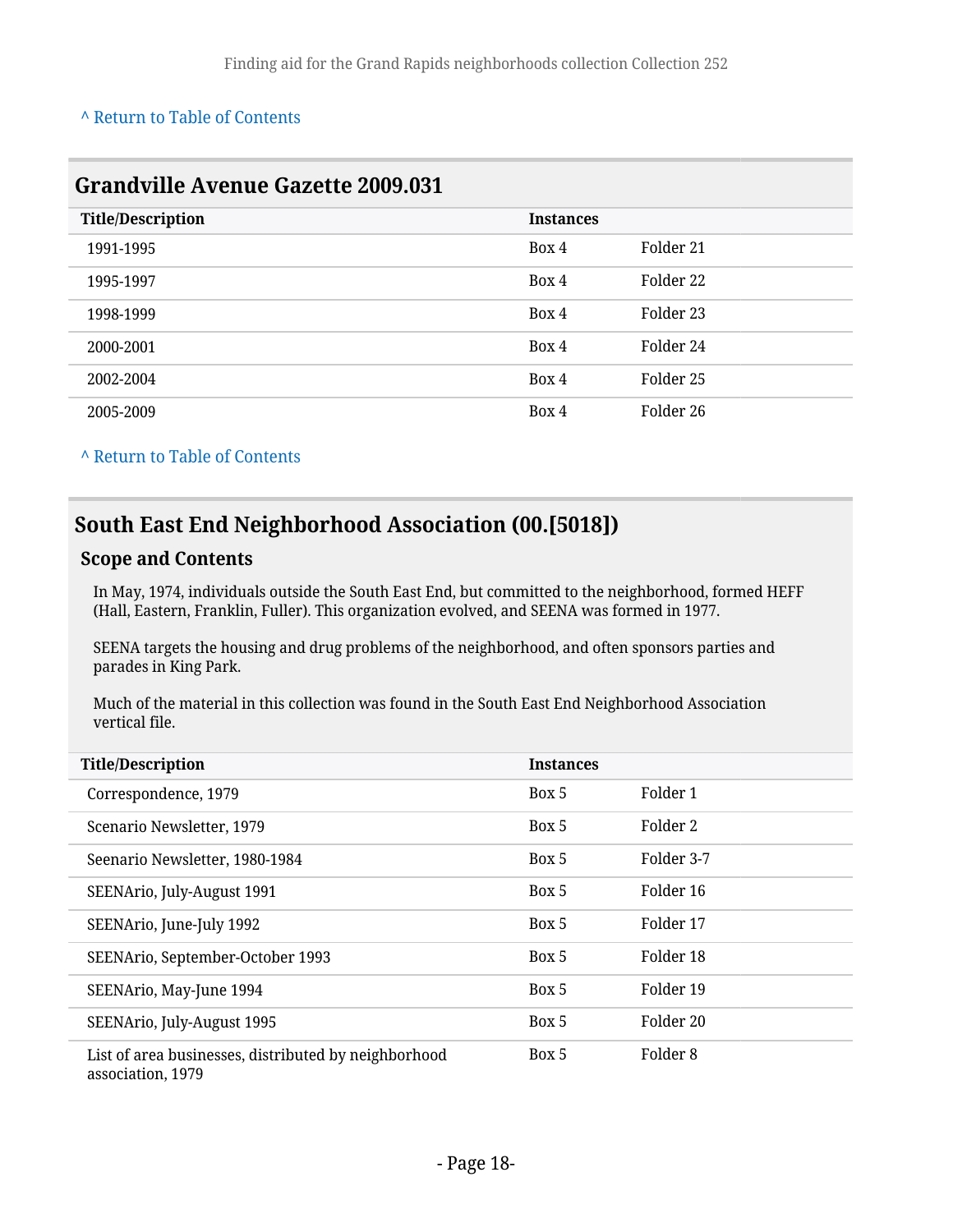### <span id="page-18-0"></span>**South Hill Neighborhood Association**

#### **Scope and Contents**

The South Hill Neighborhood Association began as a small block club in 1987. The block club grew and formed the South Hill Neighborhood Association in the fall of 1999.

| Title/Description                        | <b>Instances</b> |          |
|------------------------------------------|------------------|----------|
| Jul. 27, 2000 Grand Rapids Press article | Box 5            | Folder 9 |

**^** [Return to Table of Contents](#page-1-0)

### <span id="page-18-1"></span>**South West Area Neighbors**

#### **Scope and Contents**

SWAN was formed by Shirley Sieting in the 1980s. Sieting was frustrated with the John Ball Park Neighborhood Association for losing their funding after not cooperating with grant funders, and sought to form a new association that could meet the needs of the neighborhood.

| <b>Title/Description</b>                | <i><u><b>Instances</b></u></i> |           |
|-----------------------------------------|--------------------------------|-----------|
| Jan. 3, 1993 Grand Rapids Press article | Box 5                          | Folder 10 |

**^** [Return to Table of Contents](#page-1-0)

### <span id="page-18-2"></span>**Wealthy Street Business Alliance (2006.045)**

#### **Scope and Contents**

The minutes in this collection are from the files of Amy Ruis. Other information was found on the Wealthy Street Business Alliance's website.

| Title/Description                 | <b>Instances</b> |           |
|-----------------------------------|------------------|-----------|
| Minutes, 2005 - 2006              | Box 5            | Folder 11 |
| Prints from wealthymainstreet.org | Box 5            | Folder 12 |

**^** [Return to Table of Contents](#page-1-0)

### <span id="page-18-3"></span>**West Grand Neighborhood Association**